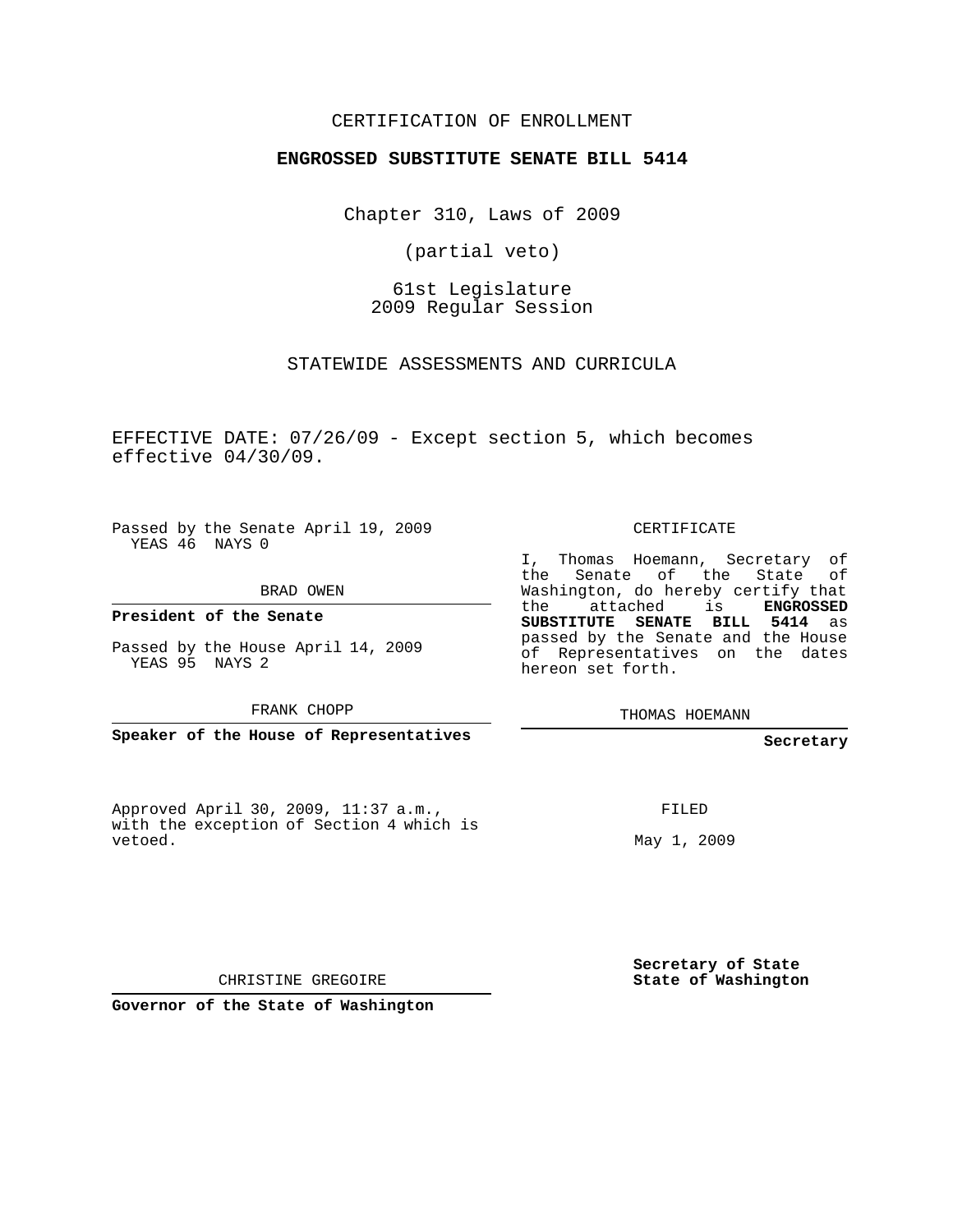# **ENGROSSED SUBSTITUTE SENATE BILL 5414** \_\_\_\_\_\_\_\_\_\_\_\_\_\_\_\_\_\_\_\_\_\_\_\_\_\_\_\_\_\_\_\_\_\_\_\_\_\_\_\_\_\_\_\_\_

\_\_\_\_\_\_\_\_\_\_\_\_\_\_\_\_\_\_\_\_\_\_\_\_\_\_\_\_\_\_\_\_\_\_\_\_\_\_\_\_\_\_\_\_\_

AS AMENDED BY THE HOUSE

Passed Legislature - 2009 Regular Session

# **State of Washington 61st Legislature 2009 Regular Session**

**By** Senate Early Learning & K-12 Education (originally sponsored by Senators McAuliffe, King, Oemig, and McDermott)

READ FIRST TIME 02/13/09.

 AN ACT Relating to statewide assessments and curricula; amending RCW 28A.655.066; reenacting and amending RCW 28A.305.215; adding a new section to chapter 28A.300 RCW; creating new sections; and declaring an emergency.

BE IT ENACTED BY THE LEGISLATURE OF THE STATE OF WASHINGTON:

 NEW SECTION. **Sec. 1.** A new section is added to chapter 28A.300 RCW to read as follows:

 (1) The legislature finds that a statewide student assessment system should improve and inform classroom instruction, support accountability, and provide useful information to all levels of the educational system, including students, parents, teachers, schools, school districts, and the state. The legislature intends to redesign the current statewide system, in accordance with the recommendations of the Washington assessment of student learning legislative work group, to:

 (a) Include multiple assessment formats, including both formative and summative, as necessary to provide information to help improve instruction and inform accountability;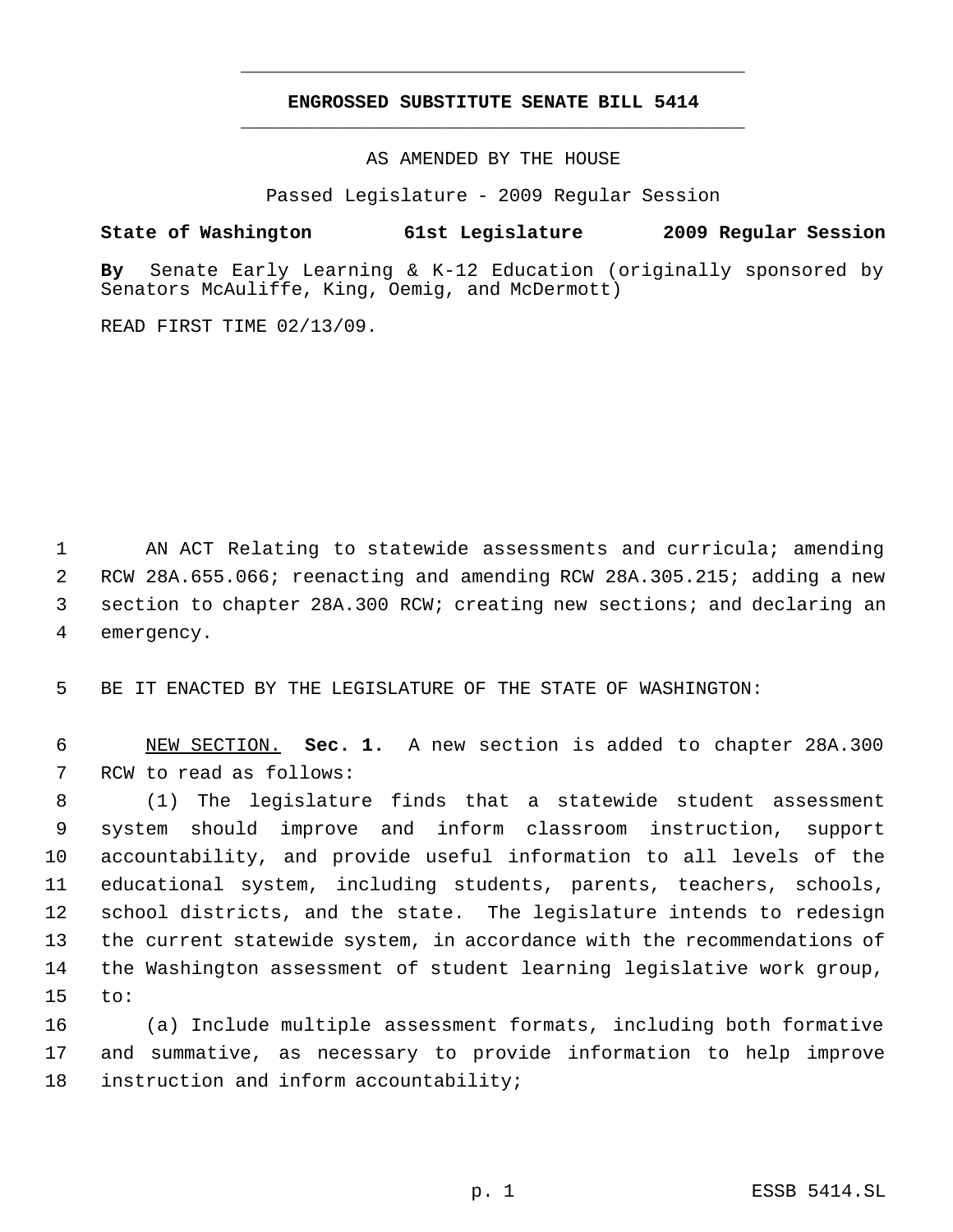(b) Enable collection of data that allows both statewide and nationwide comparisons of student learning and achievement; and

 (c) Be balanced so that the information used to make significant decisions that affect school accountability or student educational progress includes many data points and does not rely on solely the results of a single assessment.

 (2) The legislature further finds that one component of the assessment system should be instructionally supportive formative assessments. The key design elements or characteristics of an instructionally supportive assessment must:

 (a) Be aligned to state standards in areas that are being assessed; (b) Measure student growth and competency at multiple points throughout the year in a manner that allows instructors to monitor student progress and have the necessary trend data with which to improve instruction;

(c) Provide rapid feedback;

 (d) Link student growth with instructional elements in order to 18 gauge the effectiveness of educators and curricula;

 (e) Provide tests that are appropriate to the skill level of the student;

 (f) Support instruction for students of all abilities, including 22 highly capable students and students with learning disabilities;

 (g) Be culturally, linguistically, and cognitively relevant, 24 appropriate, and understandable to each student taking the assessment;

 (h) Inform parents and draw parents into greater participation of the student's study plan;

 (i) Provide a way to analyze the assessment results relative to characteristics of the student such as, but not limited to, English language learners, gender, ethnicity, poverty, age, and disabilities;

(j) Strive to be computer-based and adaptive; and

(k) Engage students in their learning.

 (3) The legislature further finds that a second component of the assessment system should be a state-administered summative achievement assessment that can be used as a check on the educational system in order to guide state expectations for the instruction of children and satisfy legislative demands for accountability. The key design elements or characteristics of the state administered achievement assessment must: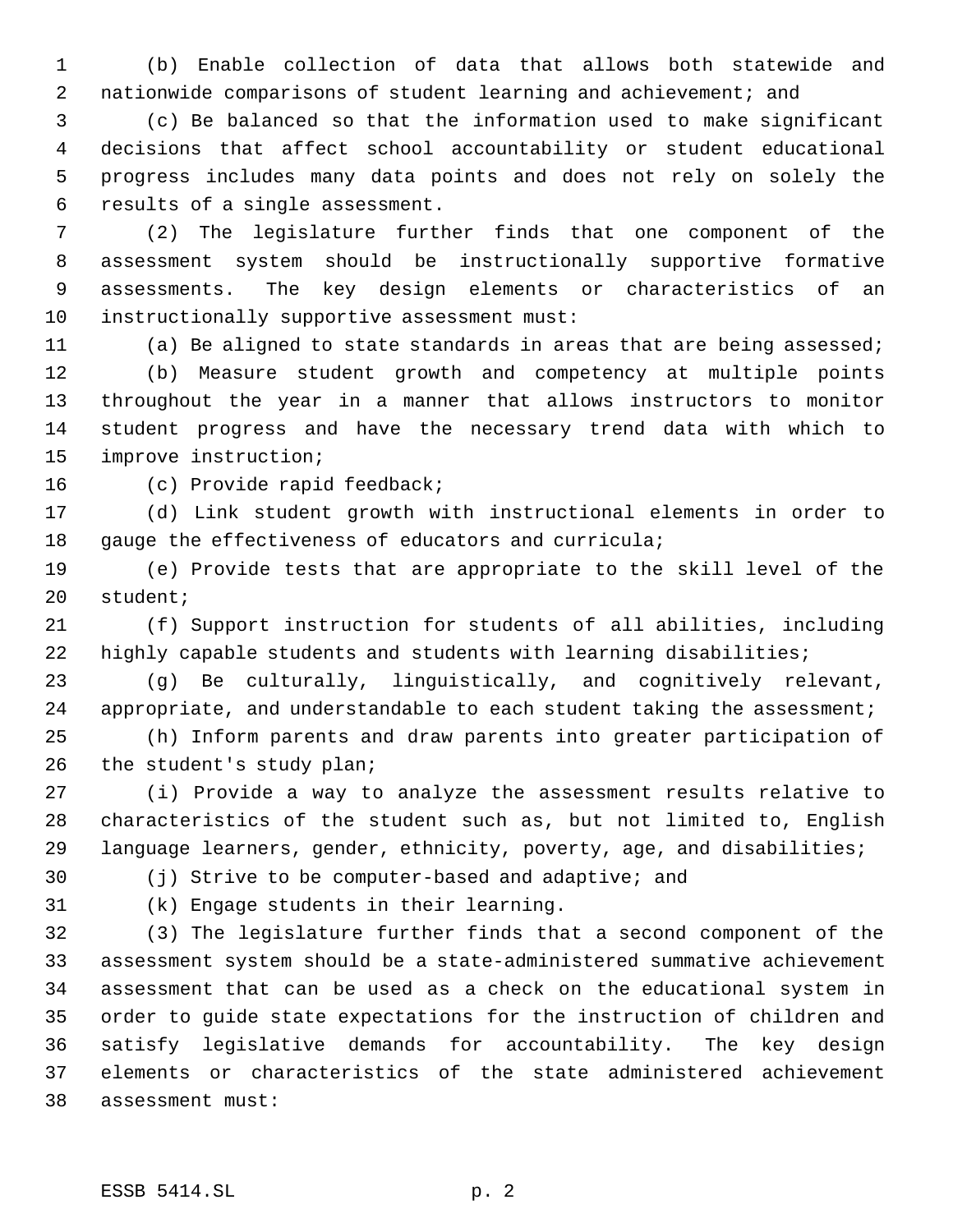(a) Be aligned to state standards in areas that are being assessed;

(b) Maintain and increase academic rigor;

(c) Measure student learning growth over years; and

(d) Strengthen curriculum.

 (4) The legislature further finds that a third component of the assessment system should include classroom-based assessments, which may be formative, summative, or both. Depending on their use, classroom- based assessments should have the same design elements and characteristics described in this section for formative and summative assessments.

 (5) The legislature further finds that to sustain a strong and viable assessment system, preservice and ongoing training should be provided for teachers and administrators on the effective use of different types of assessments.

 (6) The legislature further finds that as the statewide data system is developed, data should be collected for all state-required statewide assessments to be used for accountability and to monitor overall student achievement.

 (7) The superintendent of public instruction, in consultation with the state board of education, shall begin design and development of an overall assessment system that meets the principles and characteristics described in this section. In designing formative and summative assessments, the superintendent shall solicit bids for the use of computerized adaptive testing methodologies.

 (8) Beginning December 1, 2009, and annually thereafter, the superintendent and state board shall jointly report to the legislature regarding the assessment system, including a cost analysis of any changes and costs to expand availability and use of instructionally supportive formative assessments.

 NEW SECTION. **Sec. 2.** The superintendent of public instruction shall:

 (1) Revise the number of open-ended questions and extended responses in the statewide achievement assessment in grades three through eight and ten to reduce the cost and time of administering the assessment while retaining validity and reliability of the assessment and retaining assessment of critical thinking skills. By December 1,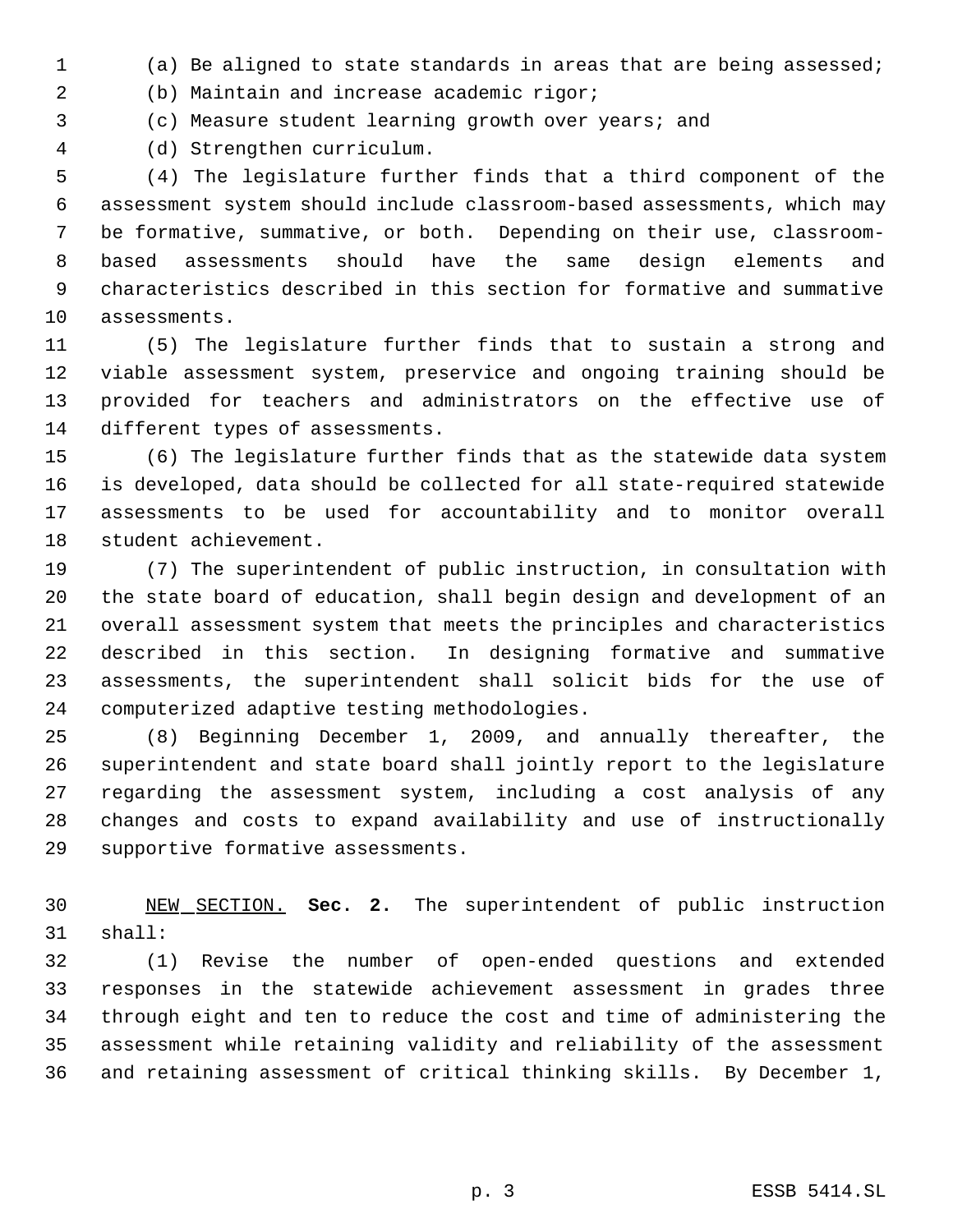2009, the superintendent shall report to the legislature regarding the 2 changes, including a cost analysis of the changes; and

 (2) Revisit the alternative assessments, the appeals process, including considering authorizing local school districts to determine the outcome of an appeal by a student to demonstrate that he or she has the level of understanding of a content area assessed on the Washington assessment of student learning necessary to meet the state standard but was unable to demonstrate that understanding on the assessment or an alternative assessment, and the Washington alternative assessment system portfolios for students with the most significant cognitive disabilities. By December 1, 2009, the superintendent shall make recommendations to the legislature for improvements.

 **Sec. 3.** RCW 28A.655.066 and 2008 c 163 s 3 are each amended to read as follows:

 $(1)(a)$  In consultation with the state board of education, the superintendent of public instruction shall develop statewide end-of- course assessments for high school mathematics that measure student achievement of the state mathematics standards. The superintendent shall take steps to ensure that the language of the assessments is responsive to a diverse student population. The assessments shall be implemented statewide in the 2010-11 school year.

22 (b) The superintendent shall develop end-of-course assessments ( $(i\text{in})$ 23 algebra  $-F$ , geometry,  $-$  integrated  $-$  mathematics  $-F$ ,  $-$  and  $-$  integrated mathematics  $-II.$  The superintendent  $-$  shall  $-$  make  $-$  the  $-$  algebra  $-I$   $-$  and integrated mathematics I end-of-course assessments available to school districts on an optional basis in the 2009-10 school year. The end-of-27 course assessments in algebra I, geometry, integrated mathematics I, 28 and integrated mathematics II shall be implemented statewide in the 29 2010-11 school year)) for the first year of high school mathematics 30 that include the standards common to algebra I and integrated mathematics I and for the second year of high school mathematics that include the standards common to geometry and integrated mathematics II. 33 The assessments under this subsection (1)(b) shall be used to 34 demonstrate that a student meets the state standard on the mathematics content area of the high school Washington assessment of student learning for purposes of RCW 28A.655.061.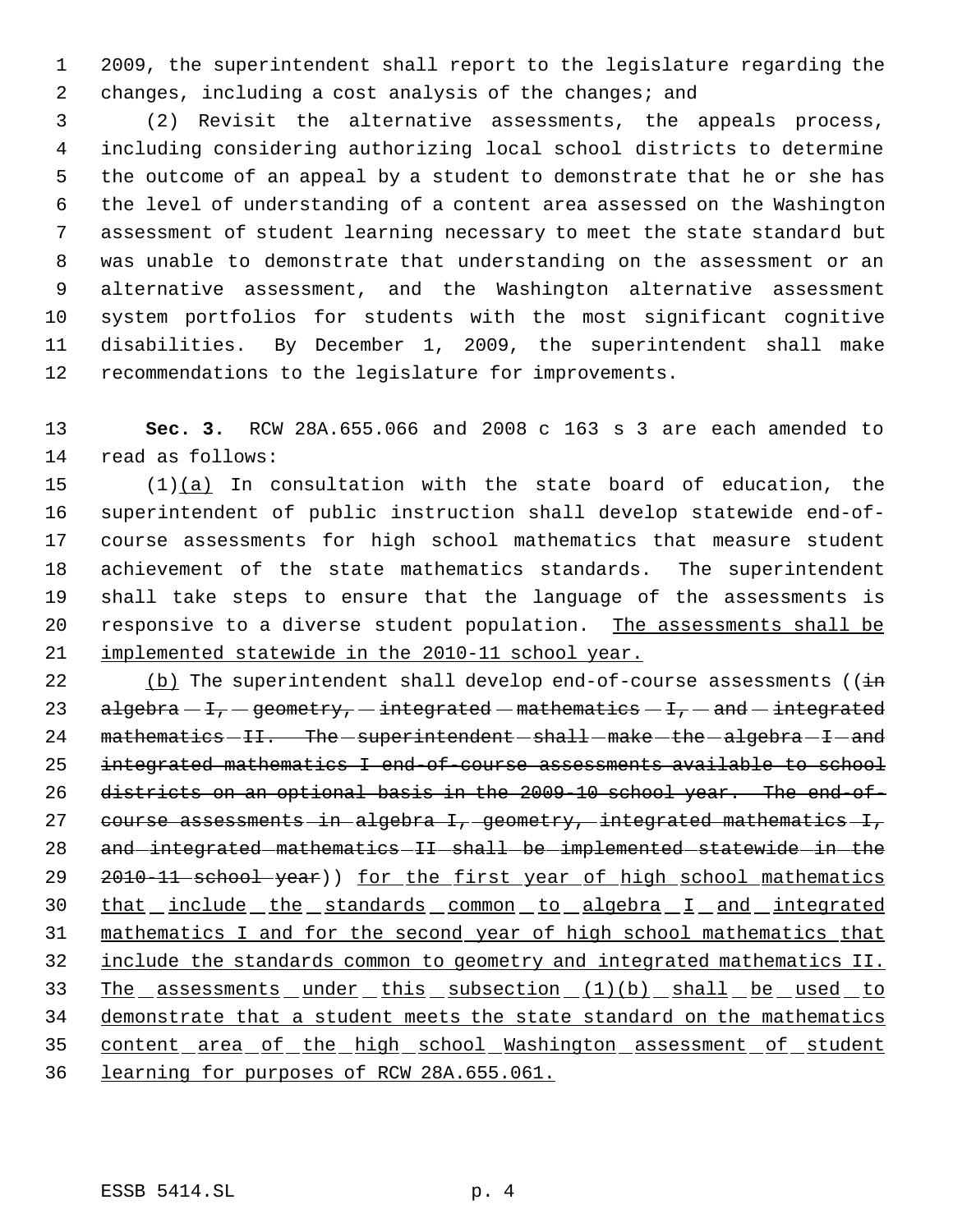1 (c) The superintendent of public instruction shall also develop 2 subtests for the end-of-course assessments that measure standards for 3 the first two years of high school mathematics that are unique to 4 algebra I, integrated mathematics I, geometry, and integrated 5 mathematics II. The results of the subtests shall be reported at the 6 student, teacher, school, and district level.

7 (2) For the graduating ((class of 2013)) classes of 2013 and 2014 8 and for purposes of the certificate of academic achievement under RCW 9 28A.655.061, a student may use: (a) Results from the ((algebra I end-10 of- course assessment -plus the geometry end-of-course assessment or 11 results from the integrated mathematics I end-of-course assessment plus 12 the integrated mathematics II end-of-course assessment may be used)) 13 end-of-course assessment for the first year of high school mathematics 14 plus the results from the end-of-course assessment for the second year 15 of high school mathematics; or (b) results from the comprehensive 16 mathematics assessment to demonstrate that a student meets the state 17 standard on the mathematics content area of the high school Washington 18 assessment of student learning.

 (3) Beginning with the graduating class of ((2014)) 2015 and for purposes of the certificate of academic achievement under RCW 28A.655.061, the mathematics content area of the Washington assessment 22 of student learning shall be assessed using ((either the algebra I end- of-course assessment plus the geometry end-of-course assessment or the integrated mathematics I end-of-course assessment plus the integrated 25 mathematics II end-of-course assessment)) the end-of-course assessment 26 for the first year of high school mathematics plus the end-of-course 27 assessment for the second year of high school mathematics. All of the objective alternative assessments available to students under RCW 28A.655.061 and 28A.655.065 shall be available to any student who has taken the sequence of end-of-course assessments once but does not meet the state mathematics standard on the sequence of end-of-course assessments.

 (4) The superintendent of public instruction shall report at least annually or more often if necessary to keep the education committees of the legislature informed on each step of the development and implementation process under this section.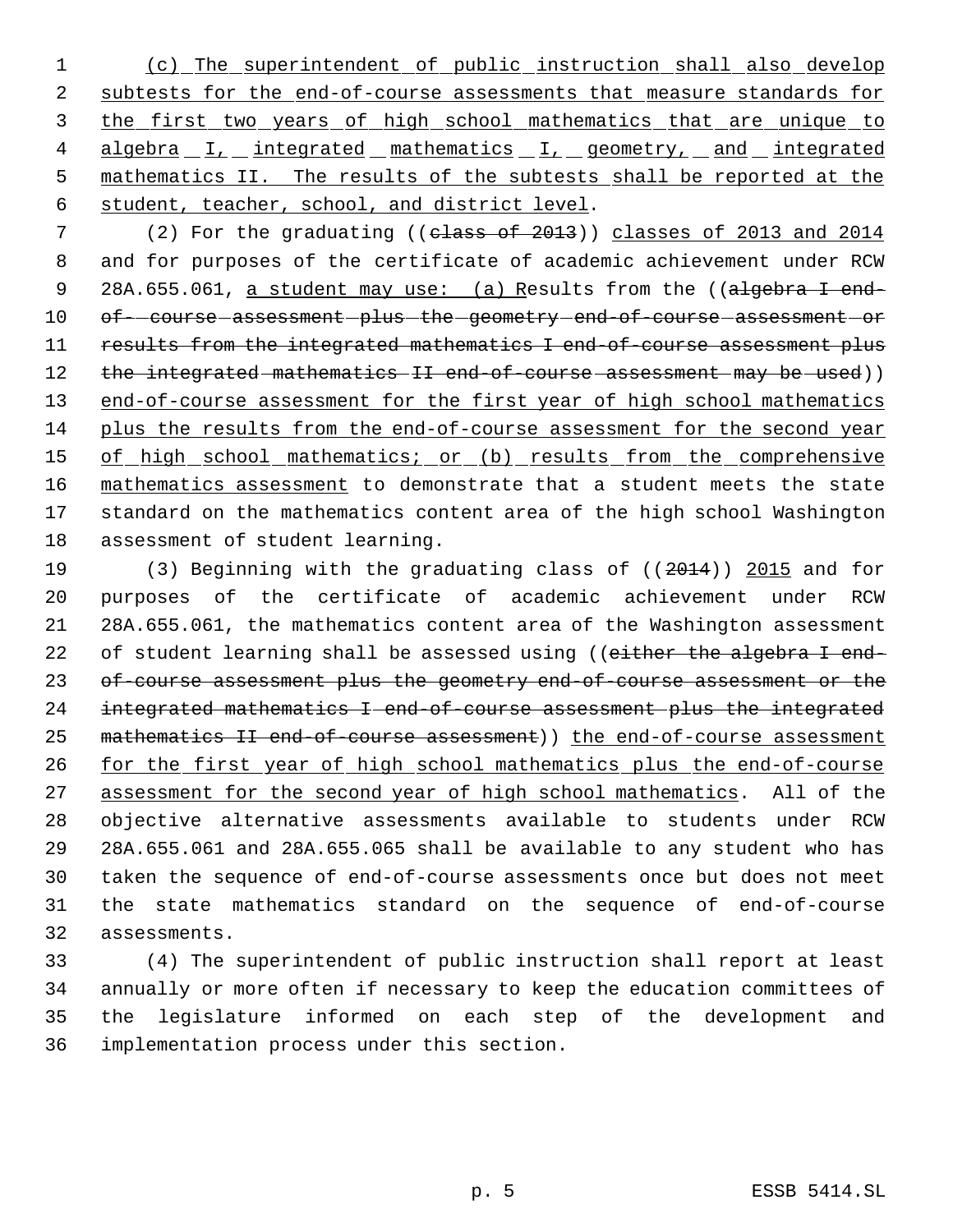*\*NEW SECTION. Sec. 4. (1) The office of the superintendent of public instruction, in consultation with the state board of education and the professional educator standards board, shall develop an implementation plan and strategies to ensure that all students have the opportunity to learn the new science and mathematics standards. The plan must include the following components:*

 *(a) Strategies to help districts improve their alignment of curriculum and teacher instruction to the new standards;*

 *(b) Identification of effective intervention programs and strategies for struggling students; and*

 *(c) An assessment of the feasibility of implementing the current timelines for students to demonstrate that they have met state mathematics and science standards on the statewide high school assessments.*

 *(2) The office of the superintendent of public instruction, in consultation with the state board of education, shall also recommend whether to use a comprehensive assessment or end-of-course assessments, including the costs for developing and implementing these assessments, for the high school assessment for students to demonstrate that they have achieved proficiency on the state's science standards.*

 *(3) The office of the superintendent of public instruction shall report to the governor and legislature by December 1, 2009, on the implementation plan and the recommended method of assessment for science. \*Sec. 4 was vetoed. See message at end of chapter.*

 **Sec. 5.** RCW 28A.305.215 and 2008 c 274 s 2 and 2008 c 172 s 2 are each reenacted and amended to read as follows:

 (1) The activities in this section revise and strengthen the state learning standards that implement the goals of RCW 28A.150.210, known as the essential academic learning requirements, and improve alignment of school district curriculum to the standards.

 (2) The state board of education shall be assisted in its work under subsections (3), (4), and (5) of this section by: (a) An expert national consultant in each of mathematics and science retained by the state board; and (b) the mathematics and science advisory panels created under RCW 28A.305.219, as appropriate, which shall provide review and formal comment on proposed recommendations to the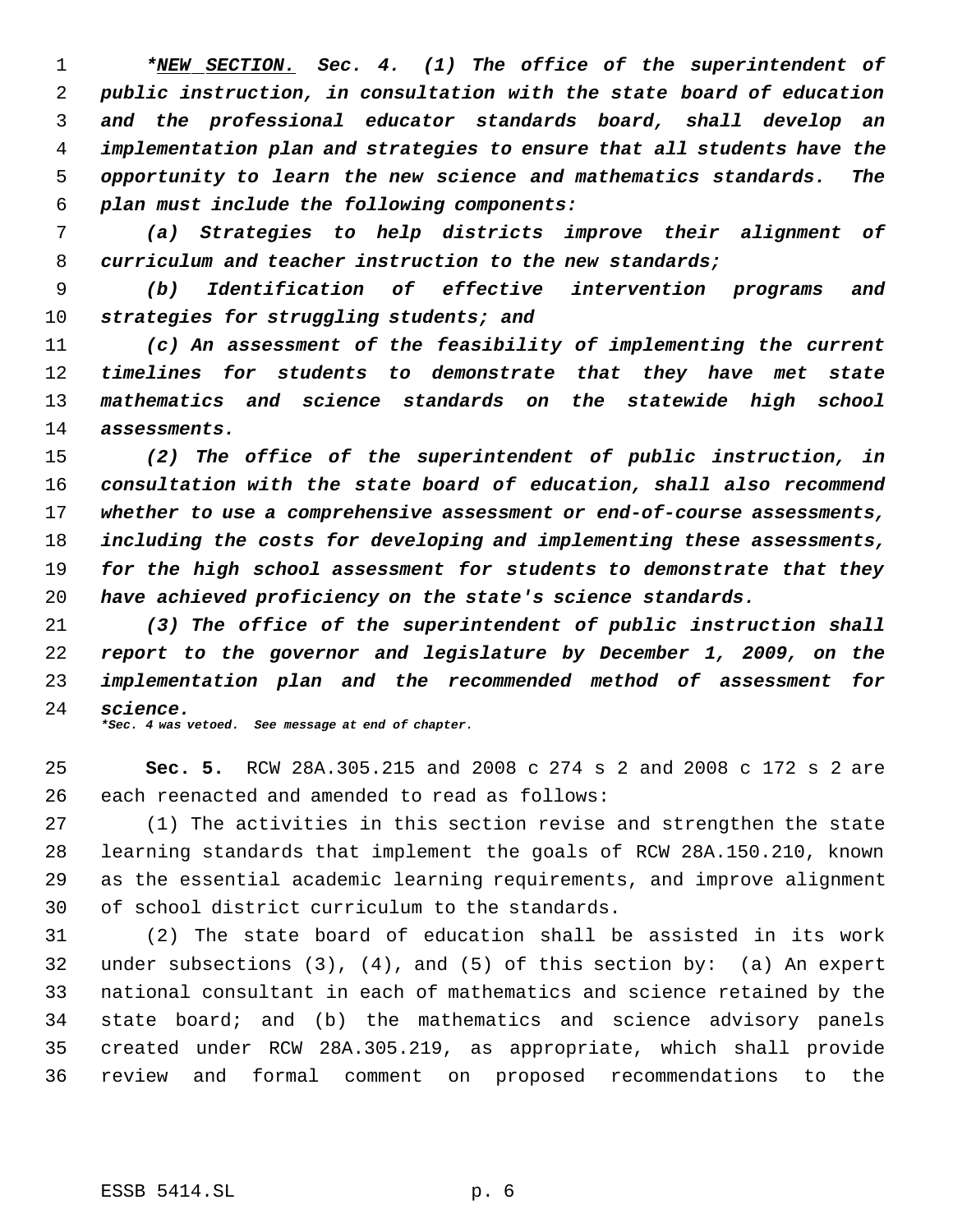superintendent of public instruction and the state board of education on new revised standards and curricula.

 (3) By September 30, 2007, the state board of education shall recommend to the superintendent of public instruction revised essential academic learning requirements and grade level expectations in mathematics. The recommendations shall be based on:

 (a) Considerations of clarity, rigor, content, depth, coherence from grade to grade, specificity, accessibility, and measurability;

(b) Study of:

 (i) Standards used in countries whose students demonstrate high performance on the trends in international mathematics and science 12 study and the programme for international student assessment;

13 (ii) College readiness standards;

 (iii) The national council of teachers of mathematics focal points 15 and the national assessment of educational progress content frameworks; and

 (iv) Standards used by three to five other states, including California, and the nation of Singapore; and

 (c) Consideration of information presented during public comment periods.

 (4)(a) By February 29, 2008, the superintendent of public instruction shall revise the essential academic learning requirements and the grade level expectations for mathematics and present the revised standards to the state board of education and the education committees of the senate and the house of representatives as required by RCW 28A.655.070(4).

 (b) The state board of education shall direct an expert national consultant in mathematics to:

 (i) Analyze the February 2008 version of the revised standards, including a comparison to exemplar standards previously reviewed under this section;

 (ii) Recommend specific language and content changes needed to finalize the revised standards; and

 (iii) Present findings and recommendations in a draft report to the state board of education.

 (c) By May 15, 2008, the state board of education shall review the consultant's draft report, consult the mathematics advisory panel, hold a public hearing to receive comment, and direct any subsequent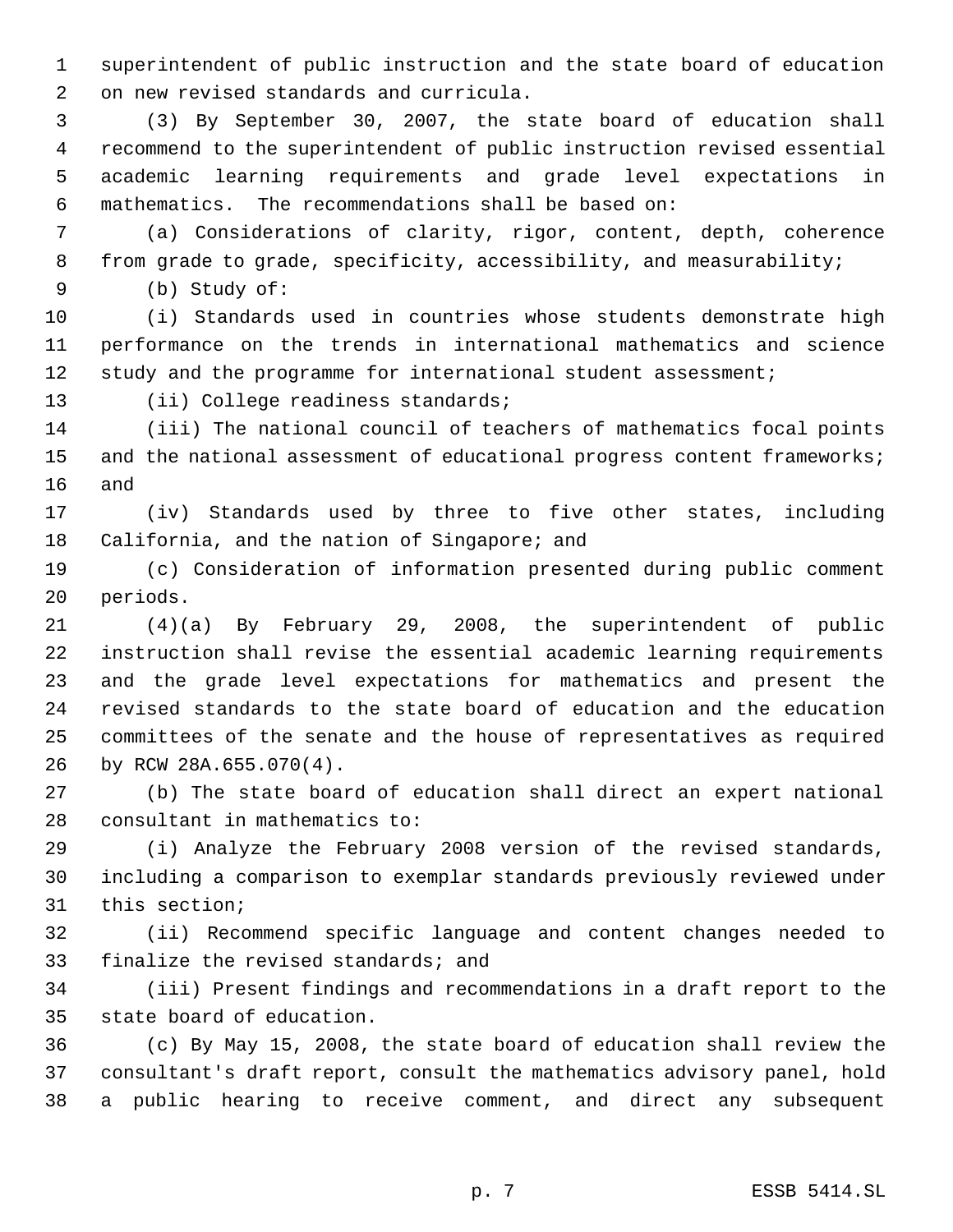modifications to the consultant's report. After the modifications are made, the state board of education shall forward the final report and recommendations to the superintendent of public instruction for implementation.

 (d) By July 1, 2008, the superintendent of public instruction shall revise the mathematics standards to conform precisely to and incorporate each of the recommendations of the state board of education 8 under ((subsection  $(4)$ ))(c) of this ((section)) subsection and submit the revisions to the state board of education.

 (e) By July 31, 2008, the state board of education shall either approve adoption by the superintendent of public instruction of the final revised standards as the essential academic learning requirements and grade level expectations for mathematics, or develop a plan for 14 ensuring that the recommendations under  $((\text{subsection } (4)))(c)$  of this 15 ((section)) subsection are implemented so that final revised mathematics standards can be adopted by September 25, 2008.

 (5) By June 30, 2008, the state board of education shall recommend to the superintendent of public instruction revised essential academic learning requirements and grade level expectations in science. The recommendations shall be based on:

 (a) Considerations of clarity, rigor, content, depth, coherence from grade to grade, specificity, accessibility, and measurability;

 (b) Study of standards used by three to five other states and in countries whose students demonstrate high performance on the trends in international mathematics and science study and the programme for international student assessment; and

 (c) Consideration of information presented during public comment periods.

 (6) By December 1, 2008, the superintendent of public instruction shall revise the essential academic learning requirements and the grade level expectations for science and present the revised standards to the state board of education and the education committees of the senate and the house of representatives as required by RCW 28A.655.070(4). The superintendent shall adopt the revised essential academic learning requirements and grade level expectations unless otherwise directed by the legislature during the 2009 legislative session.

 (7)(a) Within six months after the standards under subsection (4) of this section are adopted, the superintendent of public instruction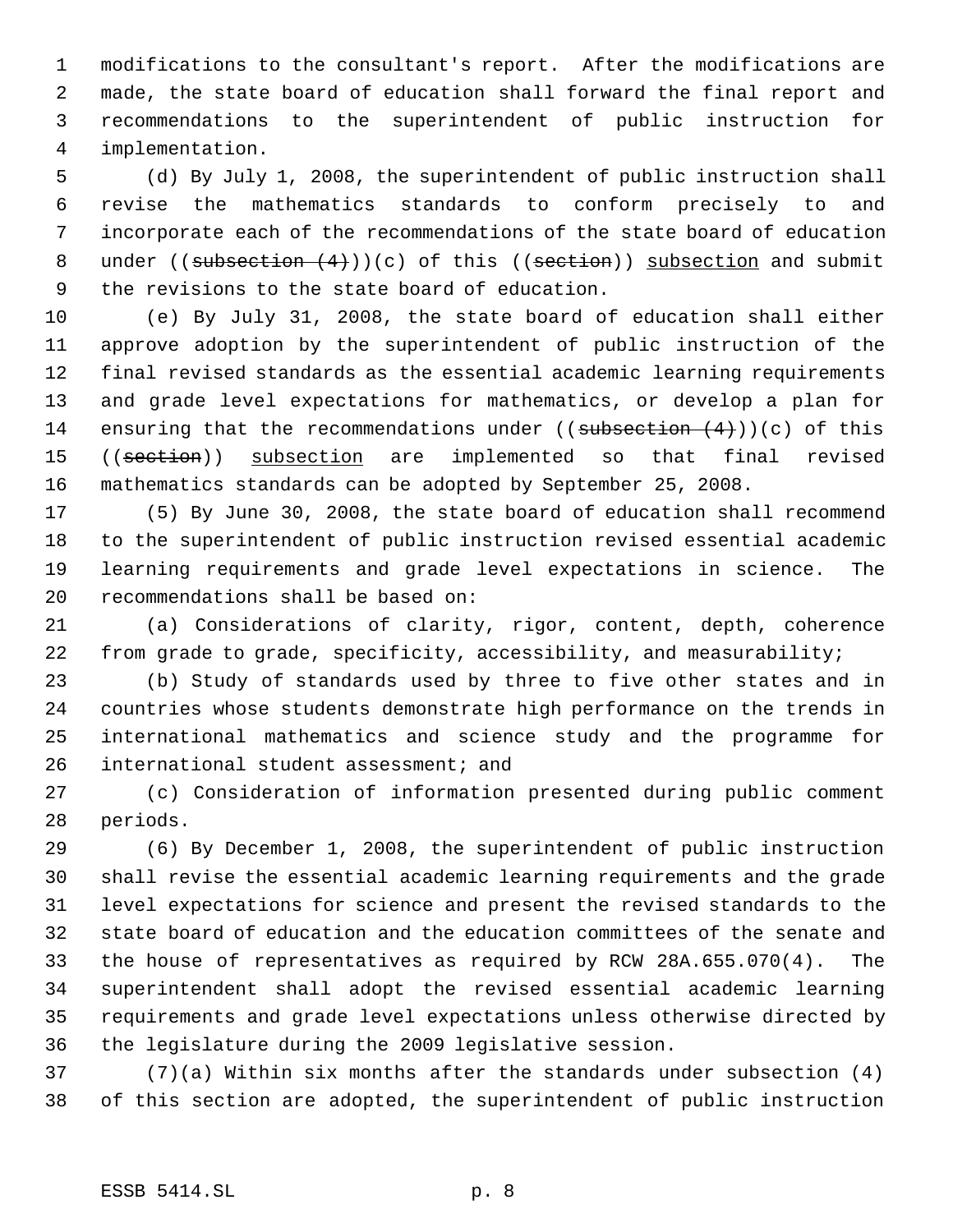shall present to the state board of education recommendations for no more than three basic mathematics curricula each for elementary, middle, and high school grade spans.

 (b) Within two months after the presentation of the recommended curricula, the state board of education shall provide official comment and recommendations to the superintendent of public instruction regarding the recommended mathematics curricula. The superintendent of public instruction shall make any changes based on the comment and recommendations from the state board of education and adopt the recommended curricula.

11 (c) By ((May -15)) June 30, 2009, the superintendent of public instruction shall present to the state board of education recommendations for no more than three basic science curricula each for 14 elementary( $(\tau)$ ) and middle( $(\tau$ -and-high)) school grade spans and not 15 more than three recommendations for each of the major high school 16 courses within the following science domains: Earth and space science, 17 physical science, and life science.

18 (d) ((By June 30, 2009)) Within two months after the presentation of the recommended curricula, the state board of education shall provide official comment and recommendations to the superintendent of public instruction regarding the recommended science curricula. The superintendent of public instruction shall make any changes based on the comment and recommendations from the state board of education and adopt the recommended curricula.

 (e) In selecting the recommended curricula under this subsection (7), the superintendent of public instruction shall provide information to the mathematics and science advisory panels created under RCW 28A.305.219, as appropriate, and seek the advice of the appropriate panel regarding the curricula that shall be included in the recommendations.

 (f) The recommended curricula under this subsection (7) shall align with the revised essential academic learning requirements and grade level expectations. In addition to the recommended basic curricula, appropriate diagnostic and supplemental materials shall be identified as necessary to support each curricula.

 (g) Subject to funds appropriated for this purpose and availability of the curricula, at least one of the curricula in each grade span and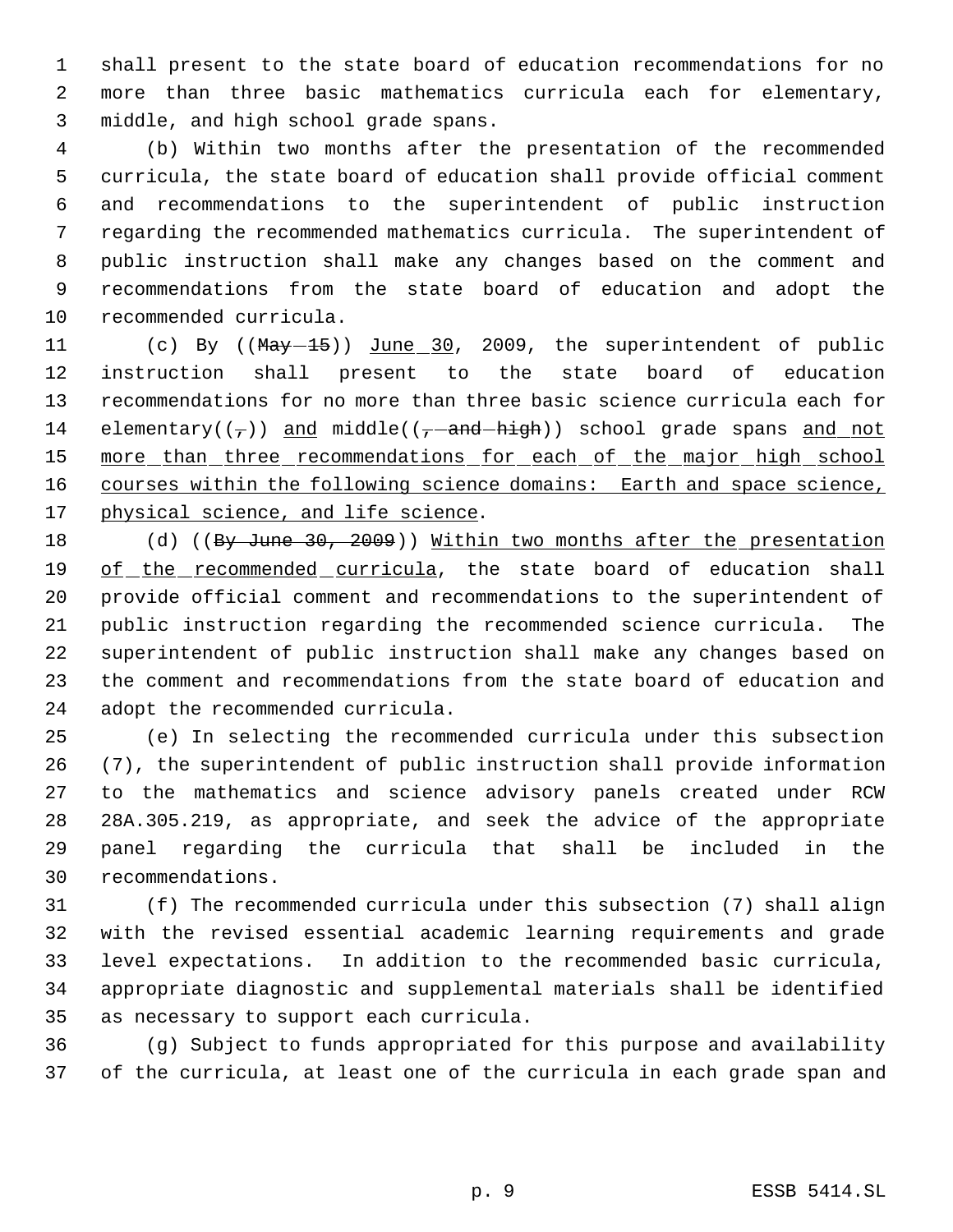in each of mathematics and science shall be available to schools and parents online at no cost to the school or parent.

 (8) By December 1, 2007, the state board of education shall revise the high school graduation requirements under RCW 28A.230.090 to include a minimum of three credits of mathematics, one of which may be a career and technical course equivalent in mathematics, and prescribe the mathematics content in the three required credits.

 (9) Nothing in this section requires a school district to use one of the recommended curricula under subsection (7) of this section. However, the statewide accountability plan adopted by the state board of education under RCW 28A.305.130 shall recommend conditions under which school districts should be required to use one of the recommended curricula. The plan shall also describe the conditions for exception to the curriculum requirement, such as the use of integrated academic and career and technical education curriculum. Required use of the recommended curricula as an intervention strategy must be authorized by the legislature as required by RCW 28A.305.130(4)(e) before implementation.

 (10) The superintendent of public instruction shall conduct a comprehensive survey of the mathematics curricula being used by school districts at all grade levels and the textbook and curriculum purchasing cycle of the districts and report the results of the survey to the education committees of the legislature by November 15, 2008.

 NEW SECTION. **Sec. 6.** Section 5 of this act is necessary for the immediate preservation of the public peace, health, or safety, or support of the state government and its existing public institutions, and takes effect immediately.

> Passed by the Senate April 19, 2009. Passed by the House April 14, 2009. Approved by the Governor April 30, 2009, with the exception of certain items that were vetoed. Filed in Office of Secretary of State May 1, 2009.

Note: Governor's explanation of partial veto is as follows: "I am returning, without my approval as to Section 4, Engrossed Substitute Senate Bill 5414 entitled:

"AN ACT Relating to statewide assessments and curricula."

Section 4, in part, requires the Office of the Superintendent of Public Instruction, in consultation with the State Board of Education, to develop an implementation plan, including an assessment of the feasibility of implementing the current timelines for students to demonstrate that they have met state mathematics and science standards in high school assessments. These timelines are critical components